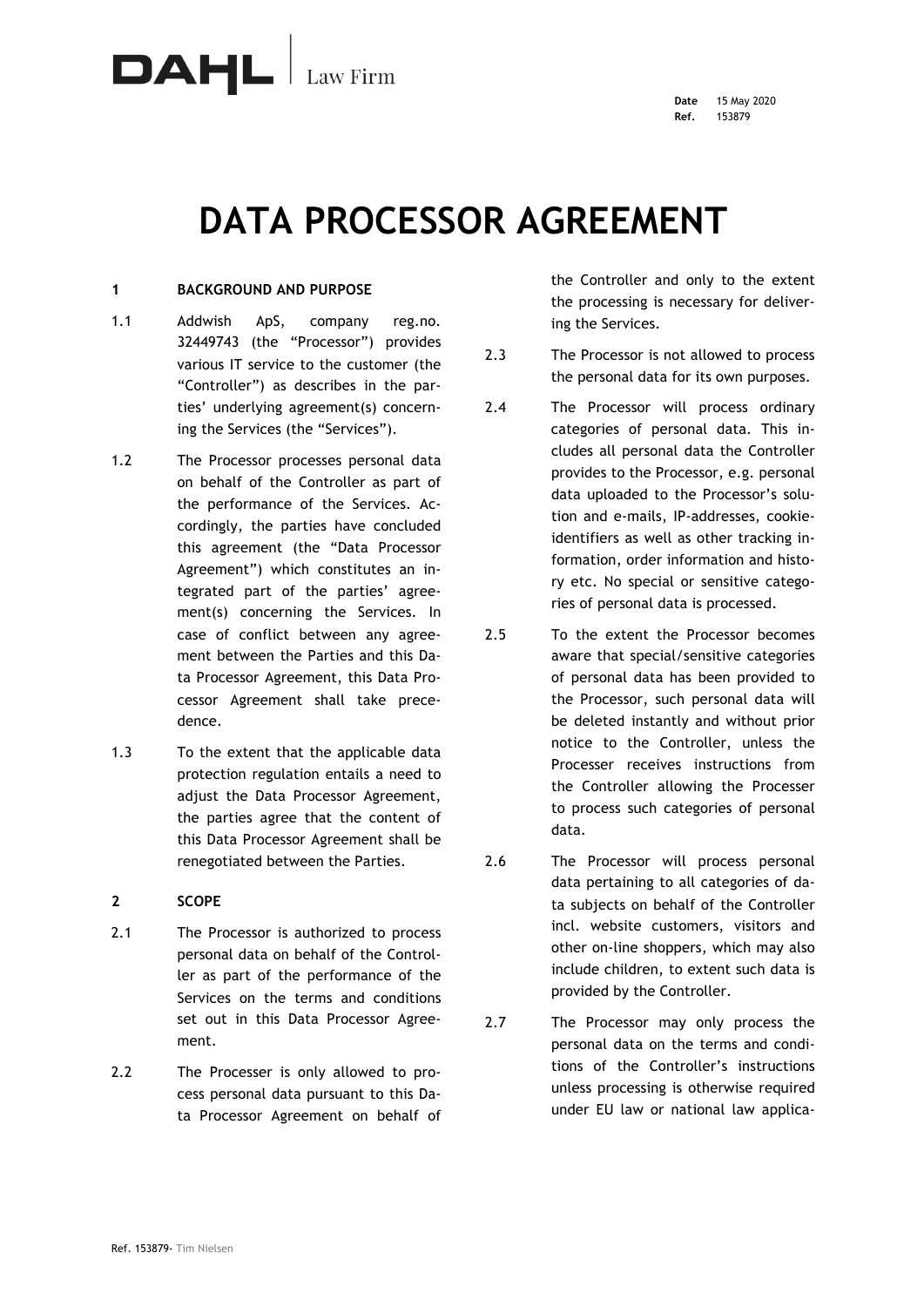ble to the Processor. In this event, the Processor shall notify the Controller of the legal requirement before processing is carried out unless such notification would be in contravention to the law in question.

# **3 DURATION**

- 3.1 This Data Processor Agreement shall be effective for the duration of the provision of the Services and shall terminate automatically when the Processor no longer processes personal data on behalf of the Controller as part of the Services.
- 3.2 Upon termination of the Data Processor Agreement, the Processor shall return to the Controller all personal data (if the Controller does not already have such data) and shall delete any existing copies unless EU law or national law requires the Processor to store the personal data

# **4 CONTROLLER'S OBLIGATIONS**

- 4.1 The Controller is responsible for complying with applicable data protection law in relation to the personal data processed by the Processor on behalf of the Controller.
- 4.2 The Controller's responsibility includes in particular the following, the compliance with which is warranted by the Controller:
	- The Controller has the necessary legal basis to process, and to permit the Processor to process, the personal data processed as part of the performance of the Services.
- The specification of personal data in clause 2 of this Data Processor Agreement is exhaustive and no other personal data is being processed as part of the performance of the Services.
- The instructions given are legal and sufficient for the Processor to fulfill its obligations.

# **5 PROCESSOR'S OBLIGATIONS**

# **5.1 Security measures**

- 5.1.1 The Processor shall initiate and implement appropriate technical and organizational measures to achieve a security level that matches the risks involved in the processing activities carried out by the Processor for the Controller.
- 5.1.2 The technical and organizational measures shall be determined, taking into account the state of the art, the costs of implementation and the nature, scope, context and purposes of the processing as well as the risk of varying likelihood and severity to the rights and freedoms of natural persons.
- 5.1.3 The Processor shall ensure that persons authorized to process the Controller's personal data have committed themselves to confidentiality or are subject to an appropriate statutory obligation of confidentiality.

# **5.2 Documentation for compliance with the processor's obligations**

5.2.1 The Processor shall make available to the Controller all information required to demonstrate compliance with the requirements of the Data Processor Agreement. The Processor shall give access and contribute to audits, includ-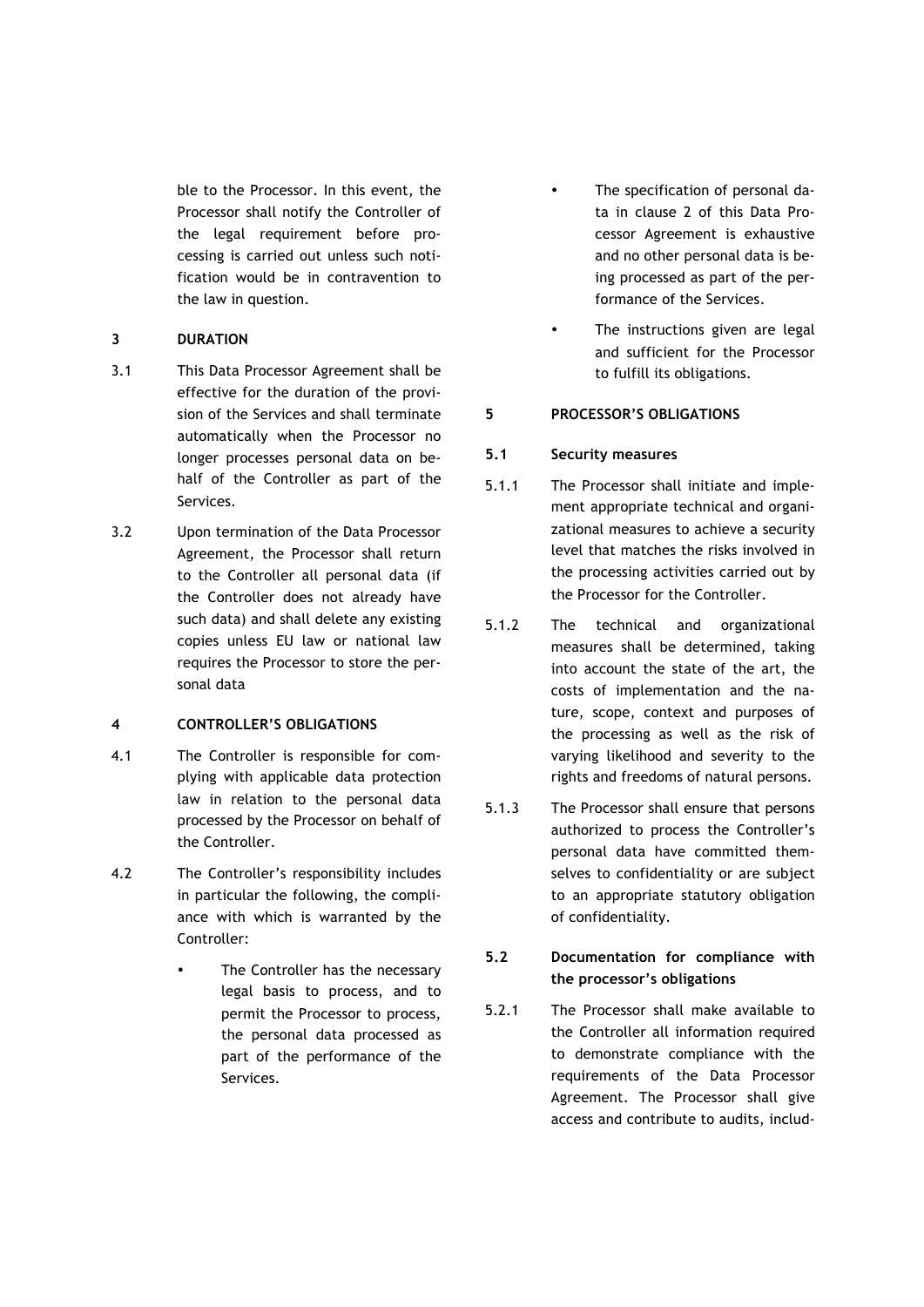ing inspections, conducted by the Controller or another auditor authorized by the Controller. This clause can also be fulfilled by the Processors submission of an audit report.

5.2.2 The Processor shall notify the Controller immediately if, in the Processor's view, an instruction to make information available or give access to audits or inspections is contrary to applicable Danish law or data protection provisions in other EU law or national law.

#### **5.3 Notification of personal data breaches**

5.3.1 The Processor shall notify the Controller without undue delay after becoming aware of a personal data breach.

## **5.4 Assistance to the Controller**

- 5.4.1 At the Controller's request and taking into account the nature of the processing, the Processor shall assist the Controller by appropriate technical and organizational measures, with the fulfilment of the Controller's obligation to respond to requests for exercising the data subjects' rights as set out in the applicable legislation on the processing of personal data.
- 5.4.2 At the Controller's request and taking into account the nature of the processing and the information available to the Processor, the Processor shall also assist the Controller with ensuring compliance with the Controller's obligations to:
	- a) implement appropriate technical and organizational measures;
	- b) notify the supervisory authorities of personal data breaches;
- c) communicate a personal data breach to data subjects;
- d) carry out data protection impact assessments; and
- e) perform prior consultations of the supervisory authority.

## **6 COMPENSATION**

- 6.1 The Processor is entitled to receive reasonable payment for time spent as well as other costs incurred by the Processor relating to assistance and services provided by the Processor at the request of the Controller. Such assistance and services may include but is not limited to assistance with a security breach, provision of data to data subjects, audits, cooperation with supervisory authorities and assistance for compliance with request from data subjects.
- 6.2 The Processor is entitled to receive reasonable payment for time spent as well as other costs incurred by the Processor relating to changes in the Controller's circumstances or the instructions. The costs may include but is not limited to changes as a result of new risk assessments and impact assessments as well as changes necessitated due to the Controller being subject to law or than Danish law.
- 6.3 Notwithstanding anything to the contrary in this clause 6, a party does not have the right to claim compensation for assistance or implementation of changes to the extend where such assistance or changes are a direct consequence of the party's own breach of this Data Processor Agreement.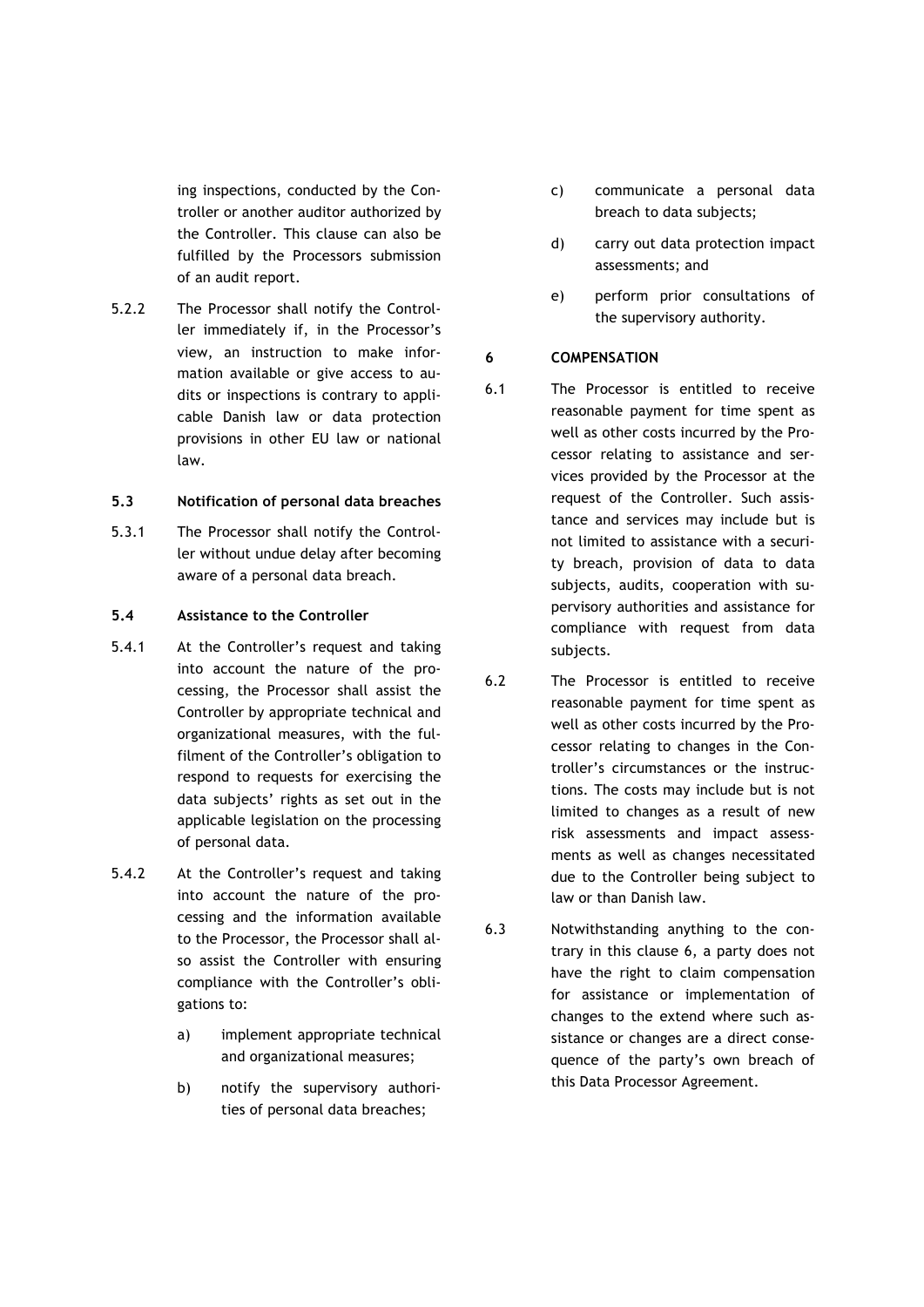# **7 USE OF ANOTHER PROCESSOR**

- 7.1 The Processor may use another processor (a sub-processor) without the Controller's prior approval.
- 7.2 An updated list of sub-processors can be found on the Processor's website https://support.addwish.com/hc/enus/articles/360000786409-List-of-subprocessors and will be provided if request to support@addwish.com. Further, any updates to the sub-processors will be notified to the Controller, e.g. via e-mail, newsletters etc. The Controller may object against the addition or substitution of a sub-processor to the extent the Controller has a reasonable basis for such objection.
- 7.3 Where the Processor engages a subprocessor, the same data protection obligations as set out in this Data Processor Agreement shall be imposed on that other sub-processor by way of a contract, in particular providing sufficient guarantees to implement appropriate technical and organizational measures in such a manner that the processing will meet the requirements of the general data protection regulation. Notwithstanding the foregoing, the Controller accepts that the processing of data by the sub-processor may be subject to the standard terms and conditions that applies to such subprocessor, provided that the Controller is informed hereof. Such information regarding the sub-processors can be found on the Processor's website or otherwise provided to the Controller.
- 7.4 The Processor is fully liable to the Controller for the performance of the subprocessor's obligations.

# **8 DATA EXPORT**

- 8.1 The Processor will seek to keep all personal data within the European Union or EEA; it is not the intention of the Processor to export data. However, the Controller accepts that the Processor may transfer personal data to a country outside the European Union or EEA – provided that the Processor, prior to the transfer, has secured the necessary lawful basis for such transfer (e.g. using "Privacy Shield") - or that the Controller has instructed the Processor to do so (e.g. by using the services provided by the Processor to send information to recipients outside of the EU or EEA), in which case the Controller is responsible for securing the necessary lawful basis.
- 8.2 If the Controller under the employed transfer basis is required to be a direct contractual party to an agreement, e.g. the EU Commission's model contracts for the transfer of personal data to third countries, the Processor shall be authorized to conclude such agreement on behalf of the Controller. The content of this Data Processor Agreement shall not be deemed to change the content of such transfer basis, incl. the EU Commission's model contracts.

# **9 LIMITATIONS OF LIABILITY**

9.1 The limitation of liability in the underlying agreement(s) concerning the Services applies to the Processor's processing of the personal data under this Data Processor Agreement, incl. with regard to art. 82(5) of the general data protection regulation.